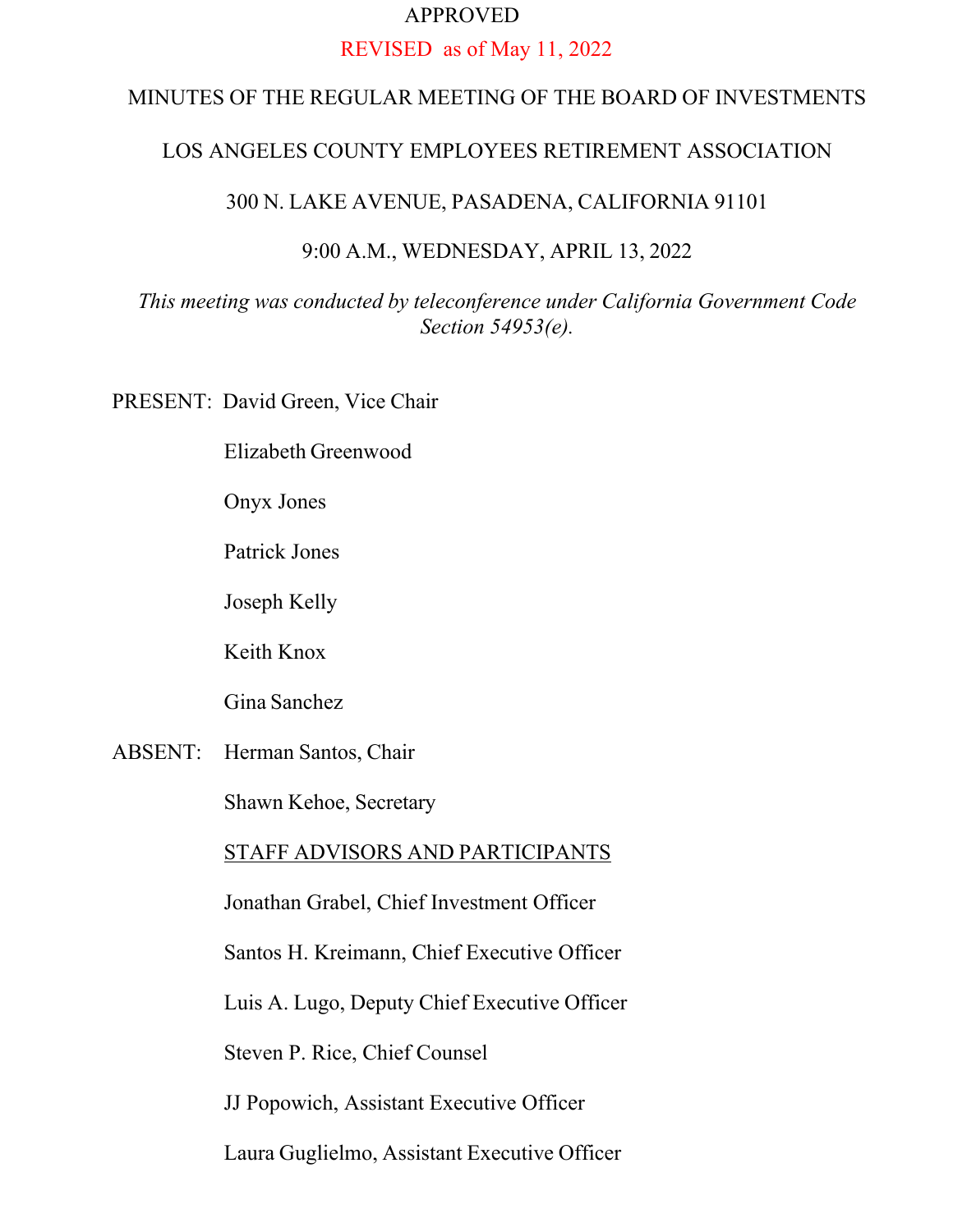# STAFF ADVISORS AND PARTICIPANTS (Continued)

Christine Roseland, Senior Staff Counsel

Christopher Wagner, Principal Investment Officer

James Rice, Principal Investment Officer

Jude Perez, Principal Investment Officer

Esmeralda del Bosque, Acting Principal Investment Officer

Scott Zdrazil, Senior Investment Officer

Pushpam Jain, Investment Officer

Derek Kong, Investment Officer

Meketa Investment Group (General Investment Consultants) Leandro Festino, Managing Principal Timothy Filla, Managing Principal/ Portfolio Consultant Aysun Kilic, Executive Vice President/Consultant and Portfolio Strategist

Albourne (Real Assets ex-Real Estate, Illiquid Credit & Hedge Funds Consultant)

Mark White, Head of Real Assets James Walsh, Partner Steven Kennedy, Partner

StepStone Group LP (Real Estate Consultants) Thomas Hester, Managing Director Margaret McKnight, Partner

## I. CALL TO ORDER

The meeting was called to order virtually by Mr. Green at 9:05 a.m.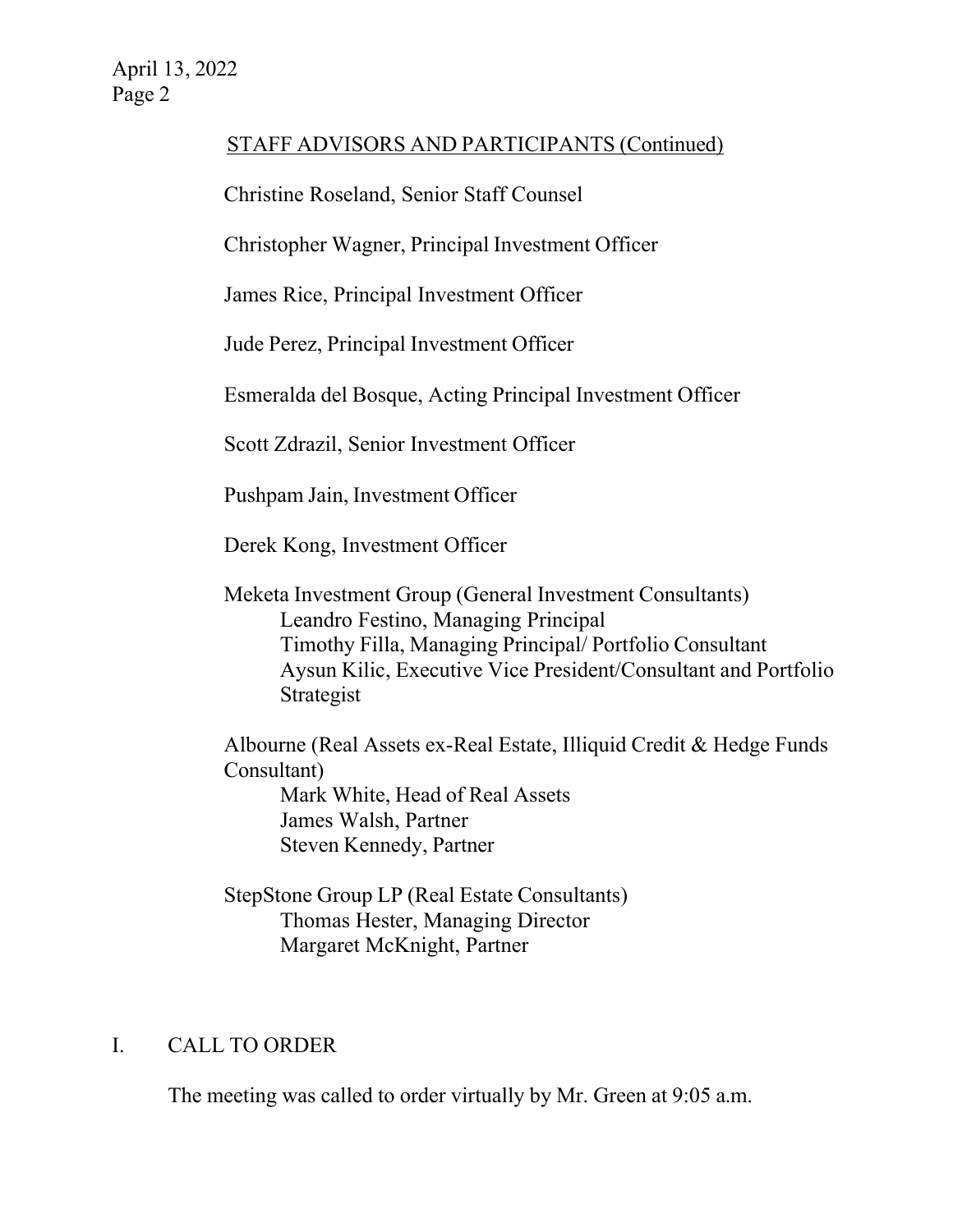## II. APPROVAL OF MINUTES

A. Approval of the Minutes of the Regular Meeting of March 9, 2022

Mr. Knox made a motion, Ms. Sanchez seconded, to approve the minutes of the regular meeting of March 9, 2022, with certain corrections described by Mr. Kelly. The motion passed (roll call) with Messrs. Green, P. Jones, Kelly, Knox, and Mses. Sanchez, Greenwood and O. Jones voting yes. Messrs. Santos and Kehoe were absent for the vote.

## III. REPORT ON CLOSED SESSION ITEM

There was nothing to report.

IV. PUBLIC COMMENT

Jordan Ash addressed the Board regarding ServPro. The Board also received two

written comments regarding the same matter.

V. CHIEF EXECUTIVE OFFICER'S REPORT (Memo dated March 21, 2022)

Mr. Kreimann provided a brief presentation on the Chief Executive Officer's

Report.

VI. CHIEF INVESTMENT OFFICER'S REPORT (Presentation dated April 13, 2022)

Mr. Grabel provided a brief presentation on the Chief Investment Officer's

Report.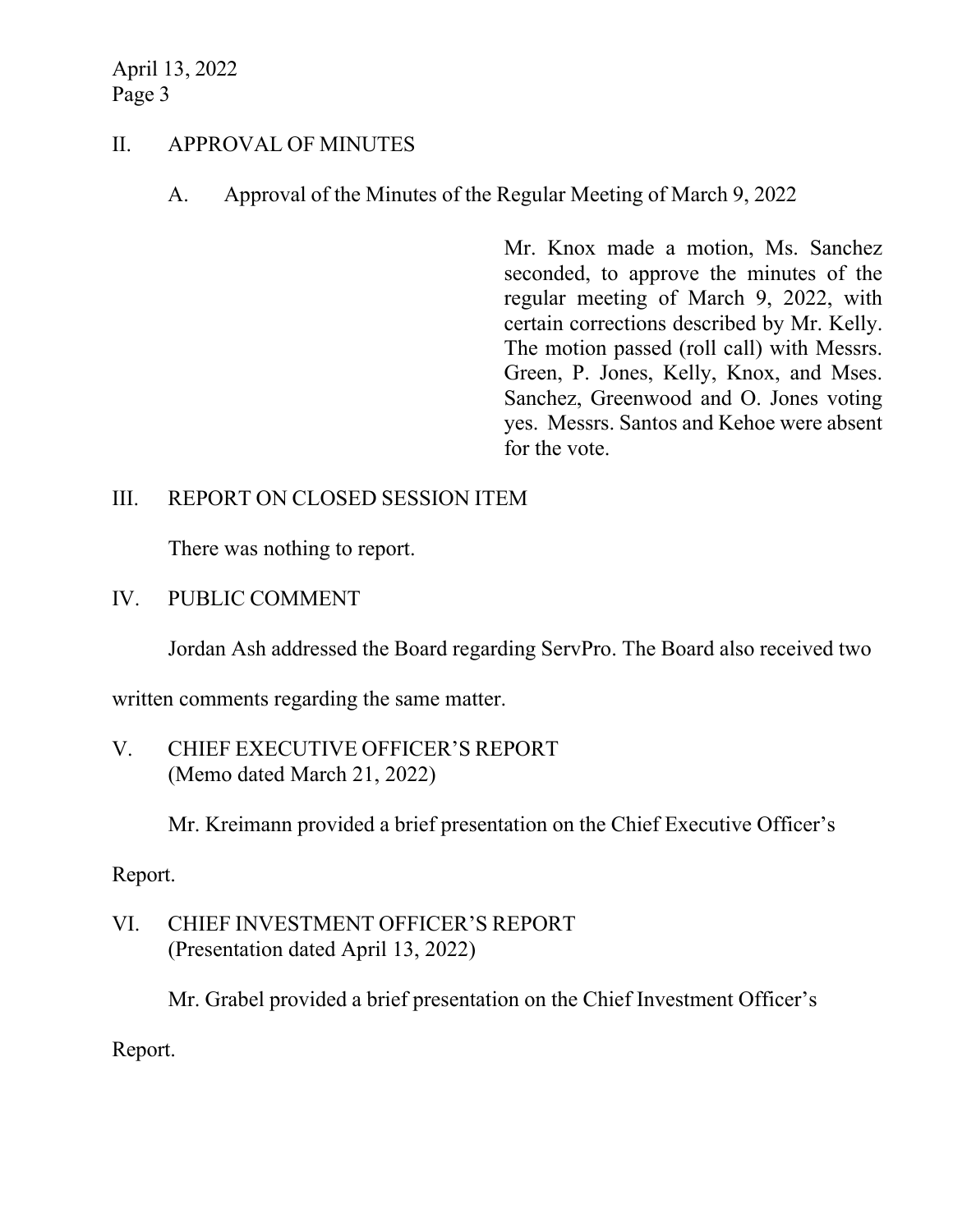## VII. CONSENT ITEMS

Ms. Sanchez made a motion, Ms. Greenwood seconded, to approve the following consent items, VII.A and B. The motion passed (roll call) with Messrs. Green, P. Jones, Kelly, Knox, and Mses. Sanchez, Greenwood and O. Jones voting yes. Messrs. Santos and Kehoe were absent for the vote.

- A. Recommendation as submitted by Steven P. Rice, Chief Counsel: That the Board approves that, under AB 361 and Government Code Section 54953(e)(3) of the Brown Act, the Board of Retirement and Board of Investments separately consider whether to find that the Governor's COVID-19 State of Emergency continues to directly impact the ability of each Board and its Committees to meet safely in person and that the County of Los Angeles and other agencies still recommend social distancing such that each Board and its Committees shall hold teleconference meetings for the next 30 days, and if so, direct staff to comply with the agenda and public comment requirements of the statute. Action taken by each Board will only apply to that Board and its Committees. (Memo dated March 25, 2022)
- B. Recommendation that the Board approve attendance of Trustees at the 19th Annual Consortium 2022 Diverse plus Women Managers Conference on June 14 – 15, 2022 in New York, New York and approve reimbursement of all travel costs incurred in accordance with LACERA's Trustee Education and Trustee Travel Policies and grant an exception to the minimum of five hours per day education requirement given the half day schedule on day one of the conference, the strength of the entirety of the three-day agenda, and the added importance to support diversity, equity and inclusion in all LACERA business practices. (Memo dated March 21, 2022) (Placed on the agenda at the request of Trustee Santos)

## VIII. NON-CONSENT ITEMS

A. Recommendation as submitted by Scott Zdrazil, Senior Investment Officer: That the Board of Investments deliberate whether to nominate a candidate to the International Corporate Governance Network's Board of Governors. (Memo dated March 15, 2022)

Mr. Zdrazil was present and answered question from the Board. This item

was received and filed.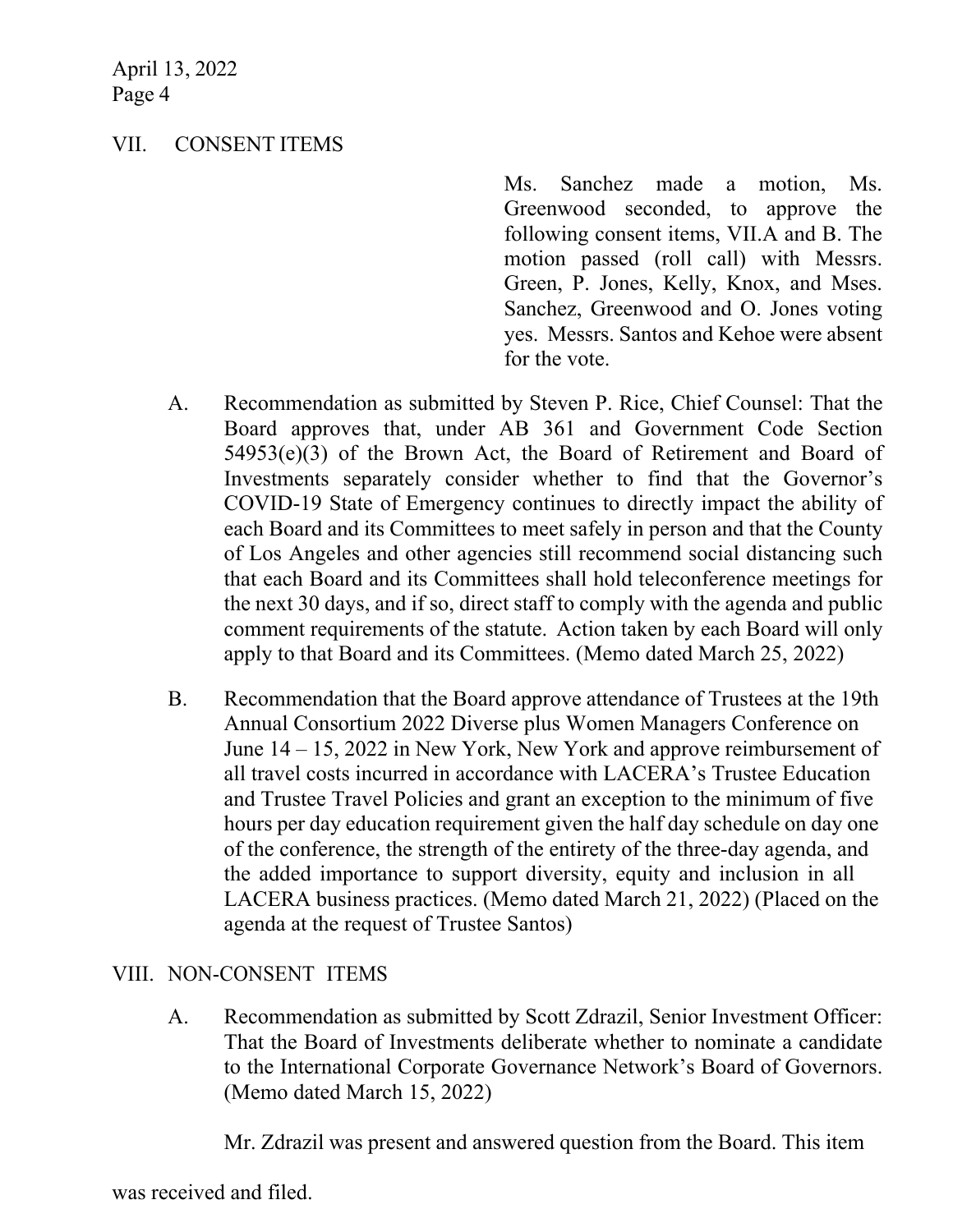### IX. REPORTS

A. Securities Lending Program - 2021 Annual Review Vache Mahseredjian, Principal Investment Officer (For Information Only) (Memo dated March 13, 2022)

This item was received and filed.

B. Council of Institutional Investors Voting Items Scott Zdrazil, Senior Investment Officer (For Information Only) (Memo dated March 13, 2022)

This item was received and filed.

C. Real Estate Recoveries Report Christine Roseland, Senior Staff Counsel (For Information Only) (Memo dated March 31, 2022)

This item was received and filed.

D. Monthly Status Report on Legislation Barry W. Lew, Legislative Affairs Officer (For Information Only) (Memo dated March 24, 2022)

This item was received and filed.

E. Internal Audit's 2022 Quality Assessment Report Gina V. Sanchez, Chair, Audit Committee (For Information Only) (Memo dated March 28, 2022)

This item was received and filed.

F. Legal Projects Christine Roseland, Senior Staff Counsel (For Information Only) (Memo dated April 4, 2022)

This item was received and filed.

G. Monthly Travel & Education Report – February 2022 Ted Granger, Interim Chief Financial Officer

> (Public Memo dated March 16, 2022) (Confidential Memo dated March 16, 2022– Includes Anticipated Travel)

This item was received and file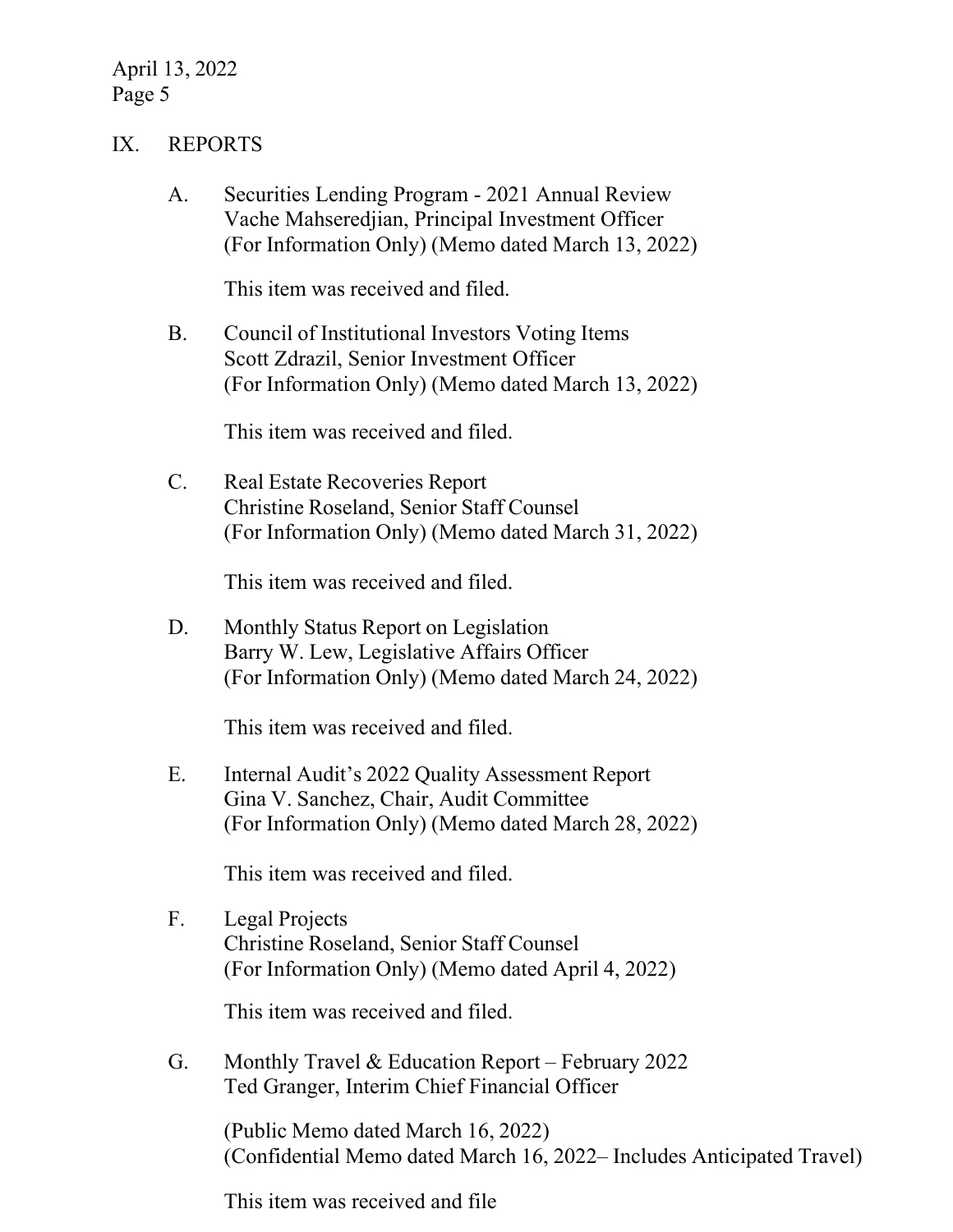## IX. REPORTS (Continued)

H. March 2022 Fiduciary Counsel Contact and Billing Report Steven P. Rice, Chief Counsel (For Information Only) (Privileged and Confidential) (Attorney-Client Communication/Attorney Work Product) (For Information Only) (Memo dated March 29, 2022)

This item was received and filed.

I. In Re FirstEnergy Corp. Securities Litigation Michael D. Herrera, Senior Staff Counsel (For Information Only) (Privileged and Confidential) (Attorney-Client Communication) (For Information Only) (Memo dated April 4, 2022)

This item was received and filed.

## X. ITEMS FOR STAFF REVIEW

The Board requested that the return to the Boardroom for trustees be agendized for

discussion.

In addition, the Board requested information regarding Board Actions and Opinions

on Legislation Found to be Contrary to LACERA Interests and Values.

XI. GOOD OF THE ORDER (For information purposes only)

The Board and staff welcomed Onyx Jones to the Board of Investments.

## XII. EXECUTIVE SESSION

a. Conference with Staff and Legal Counsel to Consider the Purchase or Sale of Particular, Specific Pension Fund Investments (Pursuant to California Government Code Section 54956.81)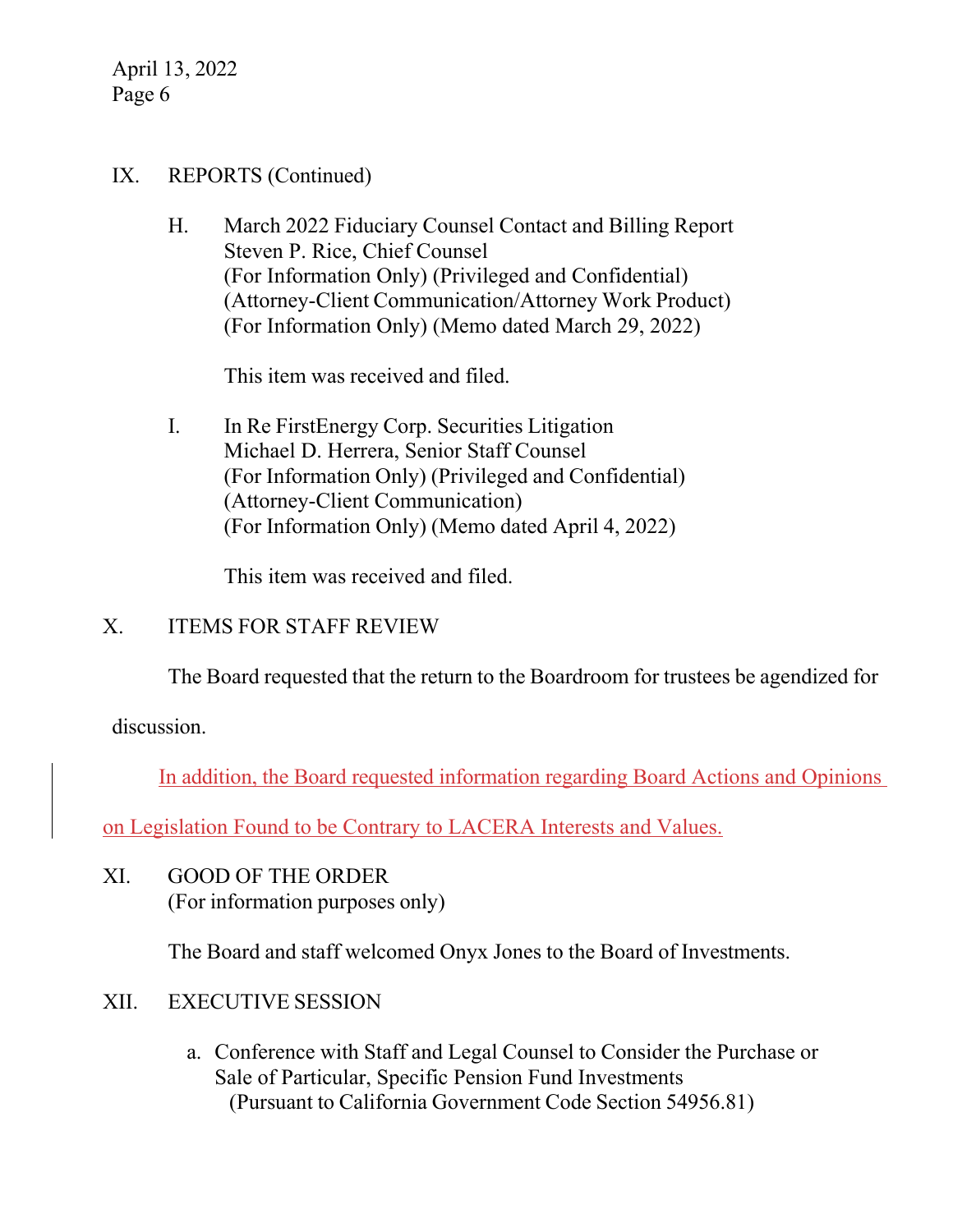## XII. EXECUTIVE SESSION (Continued)

1. Advent International GPE X Limited Partnership Christopher J. Wagner, Principal Investment Officer Derek Kong, Investment **Officer** (Memo dated March 29, 2022)

Messrs. Wagner and Kong and Ms. Walker of StepStone Group were

present and answered questions from the Board.

Mr. Kelly made a motion, Mr. Knox seconded, to approve a commitment of up to \$150 million to Advent International GPE X Limited Partnership, which is a global buyout fund with a sector focus in business and financial services, healthcare, industrials, retail, consumer and leisure, and technology, media, and telecom. The motion passed 5-2 (roll call), with Messrs. Green, Kelly, and Knox and Mses. O. Jones and Greenwood voting yes, and Mr. P. Jones and Ms. Sanchez voting no. Messrs. Kehoe and Santos were absent from the vote.

2. Cibus Fund II, L.P. and Cibus Enterprise Fund II, L.P. James Rice, Principal Investment Officer Pushpam Jain, Investment Officer (Memo dated March 25, 2022)

Messrs. James Rice and Jain and Mr. White of Albourne provided a

presentation and answered questions from the Board.

Ms. Greenwood made a motion, Ms. Sanchez seconded, to approve a commitment of up to \$80 million to Cibus Fund II, L.P. and up to \$20 million to Cibus Enterprise Fund II, L.P. These real asset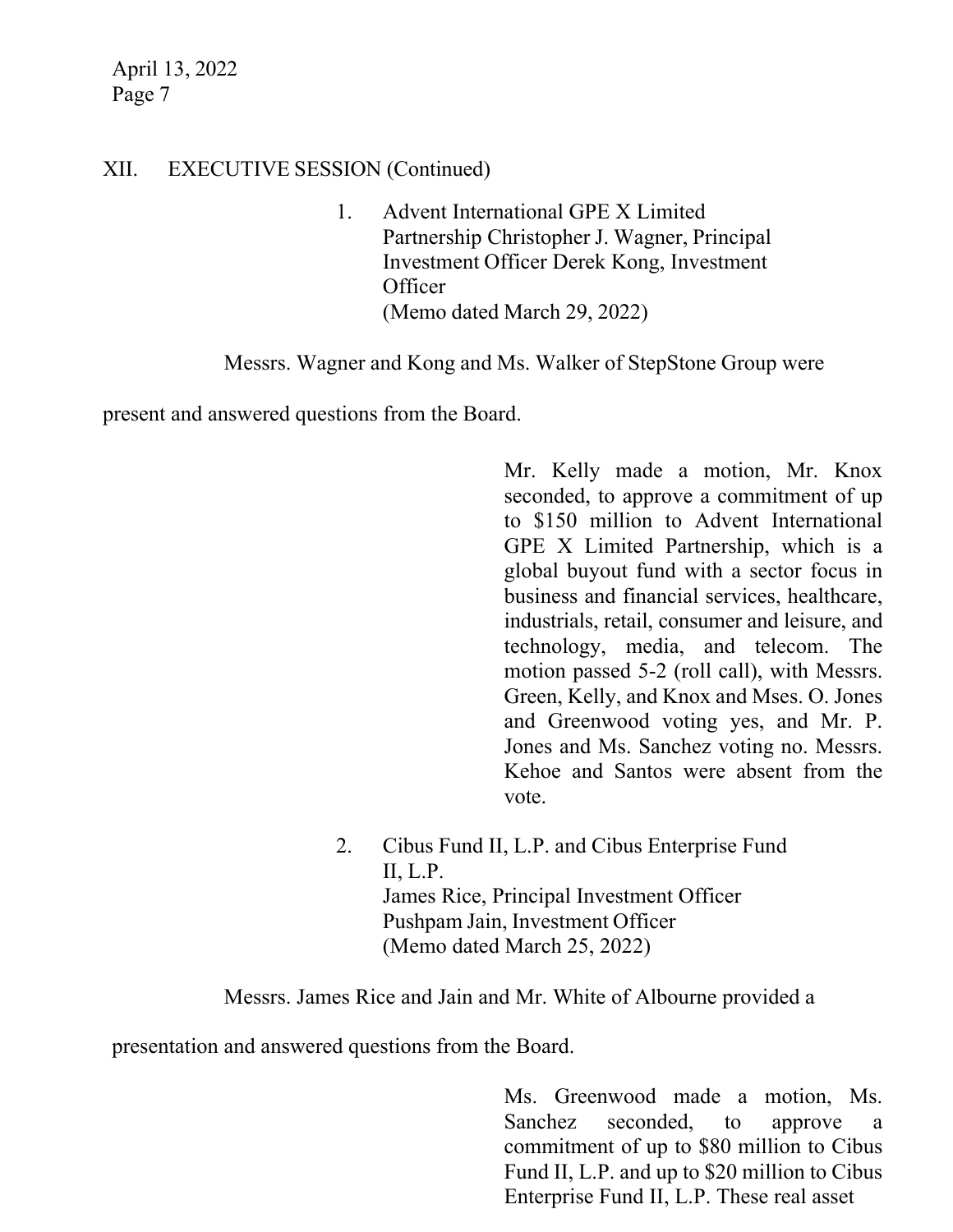## XII. EXECUTIVE SESSION (Continued)

funds pursue a sustainability-driven food and agriculture strategy, with a geographic focus primarily in Europe with some exposure to other OECD and non-OECD countries. Cibus Fund II will make small cap investments, and Enterprise Fund II will make venture capital investments. The motion passed (roll call), with Messrs. Green, P. Jones, Kelly, and Knox and Mses. O. Jones, Greenwood, and Sanchez voting yes. Messrs. Kehoe and Santos were absent from the vote.

3. Global Equity Activist Managers Esmeralda del Bosque, Acting Principal Investment **Officer** (Memo dated March 24, 2022)

Ms. Del Bosque was present and answered questions from the Board. The

Board took action, which will be reported out at a future date in accordance with the

Brown Act.

4. Private Equity Investment Update - I Derek Kong, Investment Officer Didier Acevedo, Investment Officer (For Information Only) (Memo dated March 29, 2022)

The Board received an information only report providing notice that, on

February 1, 2022, LACERA completed a co-investment commitment of \$50 million alongside approved manager CVC Capital Partners. The commitment is compliant with the private equity co-investment guidelines.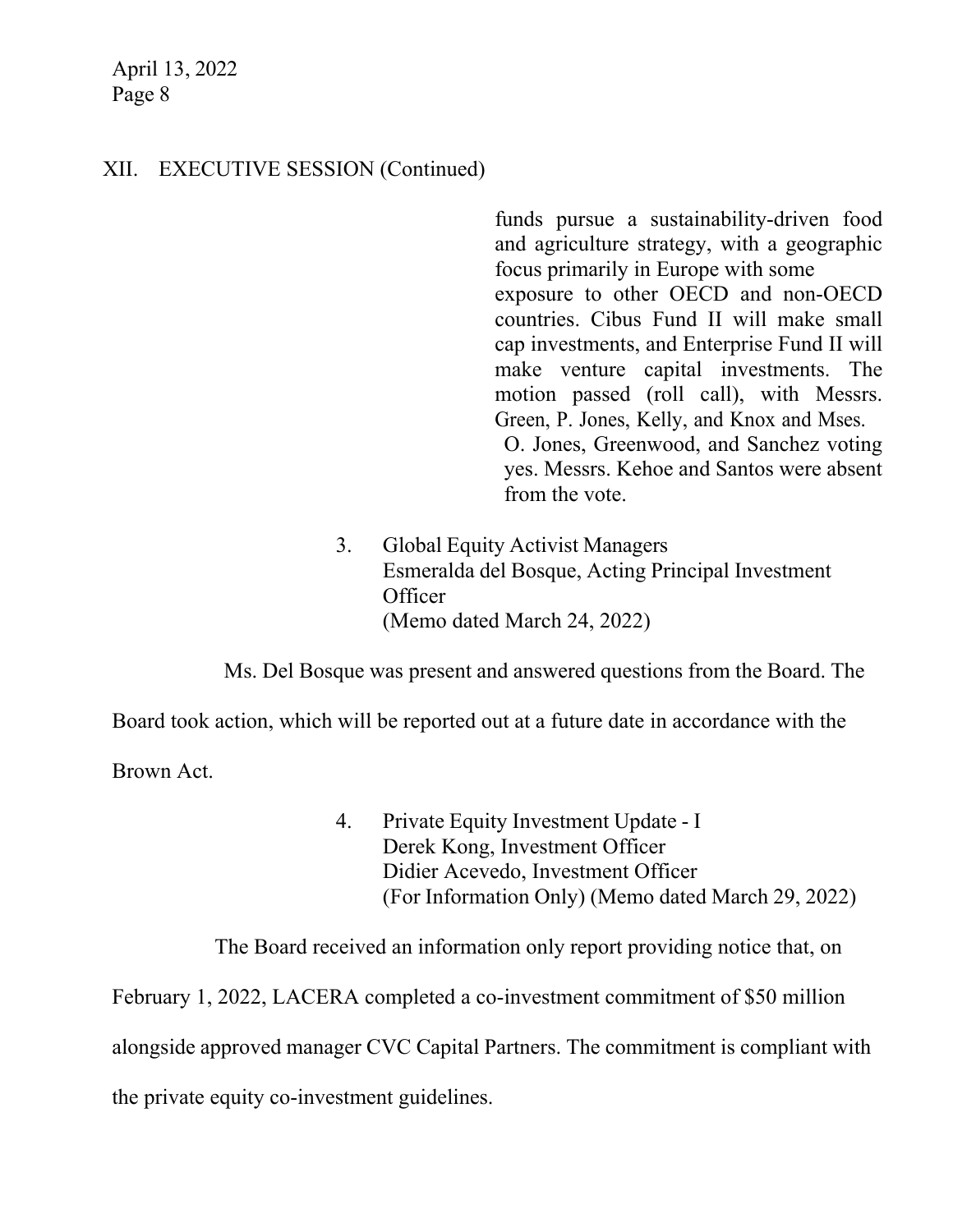## XII. EXECUTIVE SESSION (Continued)

5. Private Equity Investment Update - II Derek Kong, Investment Officer Didier Acevedo, Investment Officer (For Information Only) (Memo dated March 29, 2022)

The Board received an information only report providing notice that, on January 21, 2022, LACERA completed a co-investment commitment of \$45 million alongside approved manager Clearlake Capital Partners. The commitment is compliant with the private equity co-investment guidelines.

> 6. Notice Of Re-Up Commitment of up to \$200 Million to Silver Lake Partners VII, L.P. Christopher Wagner, Principal Investment Officer Shelly P. Tilaye, Senior Investment Analyst (For Information Only) (Memo dated March 30, 2022)

The Board received an information only report providing notice that, in March 2022, the Chief Investment Officer approved a re-up commitment of up to \$200 million to Silver Lake Partners VII, L.P., which is a private equity global buyout fund. The fund has a sector focus in core technology, such as software and IT hardware, and in tech-enabled companies, such as e-commerce, financial, and healthcare technology. The fund has a geographic focus primarily in North America, Europe, and Asia. The commitment is compliant with LACERA's policy regarding re-ups.

## XIII. ADJOURNMENT

There being no further business to come before the Board, the meeting was adjourned at 10:50 a.m.